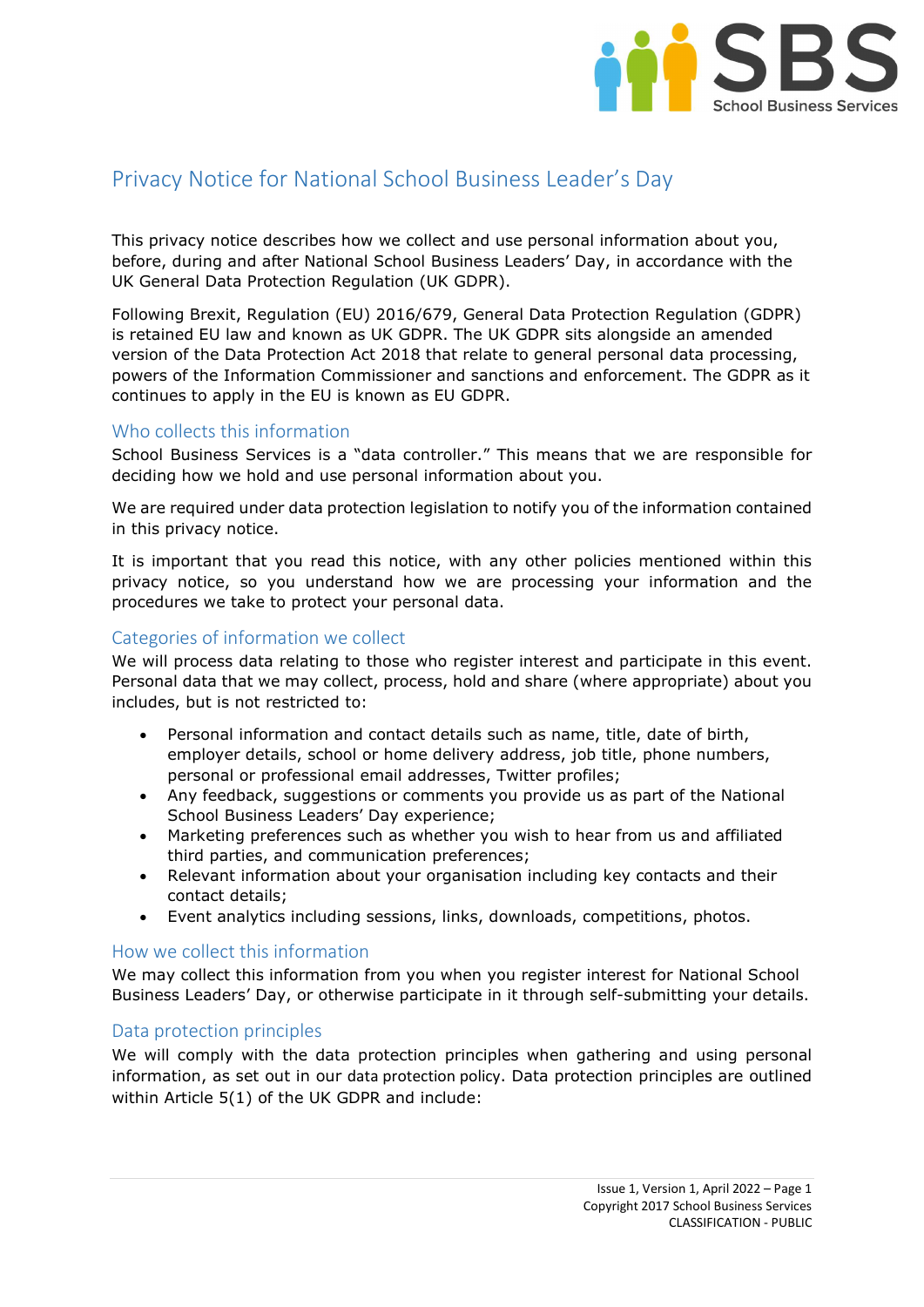

- Lawfulness, Fairness, and Transparency We will only use your personal information when the law allows us to. Most commonly, we will use your information in the following circumstances:
	- o Where we need to comply with a legal obligation;
	- $\circ$  Where it is necessary for our legitimate interests (or those of a third party) and your interests, rights and freedoms do not override those interests.
	- $\circ$  When you have provided us with consent to process your personal data.

We will not sell your personal information (and we also do not buy personal information). We only wish to contact you in a way that is consistent with our relationship (how you would expect to be contacted and with materials you would expect to receive from us).

- Limitations on Purposes of Collection, Processing, and Storage we will use the data for the purpose for which it was collected. If we are required to use data in a new way, we will ask consent or will have another clear obligation set out by law.
- Data Minimization we ensure that the data which we hold is fit for purpose and will only keep it for as long as is necessary to fulfil that purpose unless we have outlined specific grounds to keep it longer.
- Accuracy of Data we take steps to ensure that data is kept as up to date as possible and is not otherwise incorrect or misleading. If we do discover that data is inaccurate, we will take steps to amend it.
- Data Storage Limits we will not keep data any longer than is necessary and have documented how long we will keep data related to this event in the data retention section of this notice.
- Integrity and Confidentiality we have considered and implemented appropriate organisational and technical measures to safeguard data which is shared with us, in order to ensure its integrity, confidentiality and availability.

## How we use your information

We will primarily use your personal information to facilitate the following:

- To send you marketing communications where we have your consent;
- To facilitate participation in National School Business Leaders' Day, current and future;
- To send you marketing based on our legitimate interests (or those of a third party). For more information on this, please see "Legitimate Interests" below.
- Managing our events and merchandise.
- Dealing with entries into competitions and prize draws– including any subsequent communications to inform you or partners of results or allocation;
- Responding to your enquiries, contacts or requests about your personal information;
- For research and analysis purposes this may include inviting you to participate in surveys or research or analysing usage data from our website to improve our content or user experience;
- For sharing experiences online such as kudos, quotes, feedback, PR, photo booth content, recordings, web chat, networking rooms.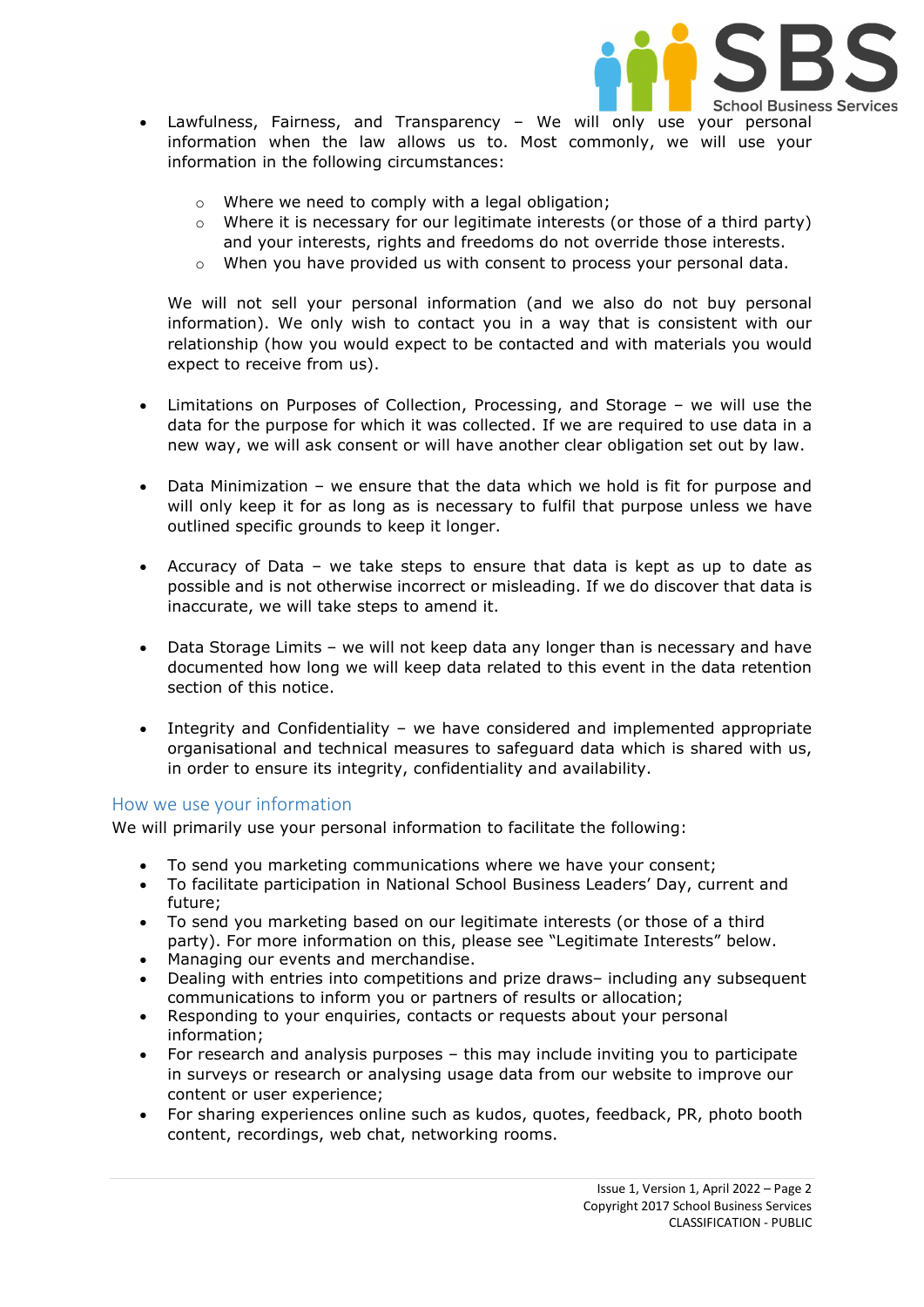

## Legitimate interests

When we use our legitimate interests as the legal basis for processing your personal information, we will consider and balance any potential impact on you and your rights before we process your personal information. We will only then proceed where we believe our interests are not overridden by the impact on you.

Our legitimate interests include the interests of our organisation in conducting and managing our operations to enable us to give you the best service and the best and most secure experience, and where we believe it to be in the public interest to process your personal information. For example, sending you information and marketing materials to your postal or email address which we believe may be of interest in light of engagement with National School Business Leaders' Day.

In this circumstance, we will always give you opportunity to opt out of receiving future communications from us and you can do this by following the instructions provided or to contact Becky Hall (marketing@schoolbusinessservices.co.uk).

#### Who we share your data with

We may share your data with third parties, including third party service providers where required by law, where we have your consent or where we have another legitimate interest in doing so. These include the following third parties:

- Affiliated third parties who we believe can provide services which would be of benefit to you. We will only share data to those third parties where you have consented for us to do so.
- To administer prizes to successful entrants.
- To facilitate enquiries for products or services.

#### Retention periods

Except as otherwise permitted or required by applicable law or regulation, School Business Services only retains personal data for as long as necessary to fulfil the purposes they collected it for, as required to satisfy any legal, accounting or reporting obligations, or as necessary to resolve disputes. In this instance we will keep it for five years.

#### **Security**

We have put in place measures to protect the security of your information (i.e., against it being accidentally lost, used or accessed in an unauthorised way). In addition, we limit access to your personal information to those employees, agents, contractors and other third parties who have a business need to know. Details of these measures are available in our data protection policy.

#### Your rights of access, correction, erasure and restriction

It is important that the personal information we hold about you is accurate and current. Please keep us informed if your personal information changes during your relationship with us.

Under certain circumstances by law you have the right to:

 Access your personal information (commonly known as a "subject access request"). This allows you to receive a copy of the personal information we hold about you and to check we are lawfully processing it. You will not have to pay a fee to access your personal information. However, we may charge a reasonable fee if your